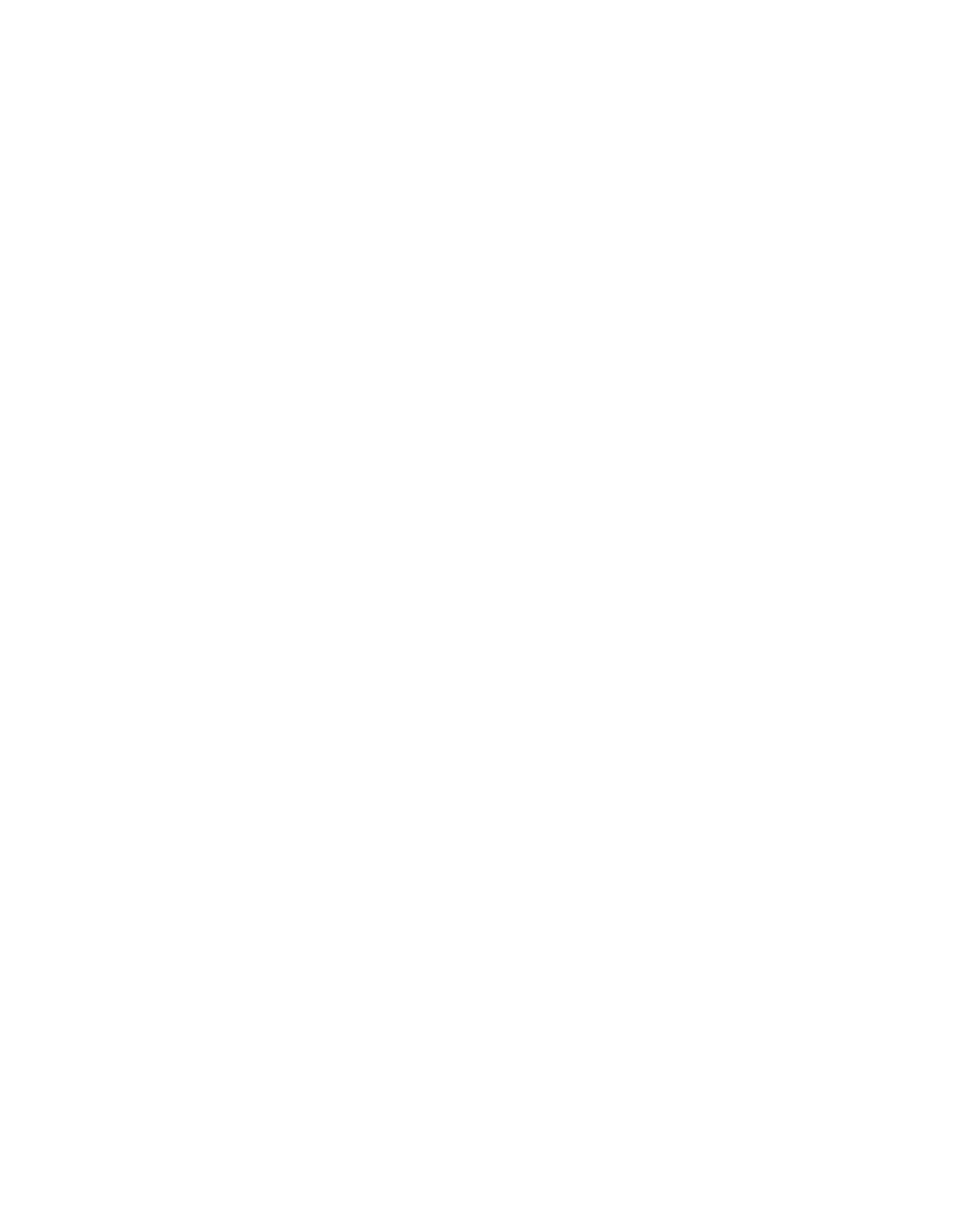## **BURKE, Justice.**

[¶1] Appellant, Leo Gene Bloomfield, Jr., appeals his conviction for attempted seconddegree murder. He contends the jury was improperly instructed on the elements of the crime. He also challenges the district court's evidentiary ruling regarding evidence that he now contends was offered for the purpose of establishing that the victim was the first aggressor in the altercation. He asserts that the rejection of that evidence undermined his claim of self defense. We find no error and affirm.

## *ISSUES*

[¶2] Appellant presents the following issues:

- 1. Did the trial court err by failing to properly instruct the jury on the elements of attempted second-degree murder?
- 2. Did the trial court err in refusing the defense"s evidence under Rule  $404(a)(2)$ ?

# *FACTS*

[¶3] Appellant and the victim, G.C., worked together and also shared a room at an extended stay motel in Gillette, Wyoming. Appellant was dissatisfied with the arrangement. He suspected that G.C. had stolen money from a wallet that he kept under his mattress, and had decided to move out when he received his next paycheck. On Christmas Eve, 2007, an altercation occurred between the two in the motel room. Although Appellant and G.C. provided differing versions of the incident, it was undisputed that Appellant stabbed G.C. several times and then called 911 for emergency assistance.

[¶4] When officers arrived, they found G.C. bleeding from several stab wounds. Appellant"s hands and arms were bloody. An officer questioned Appellant outside the motel room while emergency personnel attended to G.C. Because it was cold that evening, the officer intended to continue questioning Appellant in a patrol car. Before allowing Appellant in the vehicle, the officer asked Appellant if he had any weapons. Appellant produced a bloody knife from his back pocket. The officer asked Appellant if he had stabbed G.C. with the knife. Appellant replied, "Yeah." Appellant was subsequently arrested, taken to the police station, and interviewed. Police administered a portable breath test during the interview. Appellant's blood alcohol content registered at .193.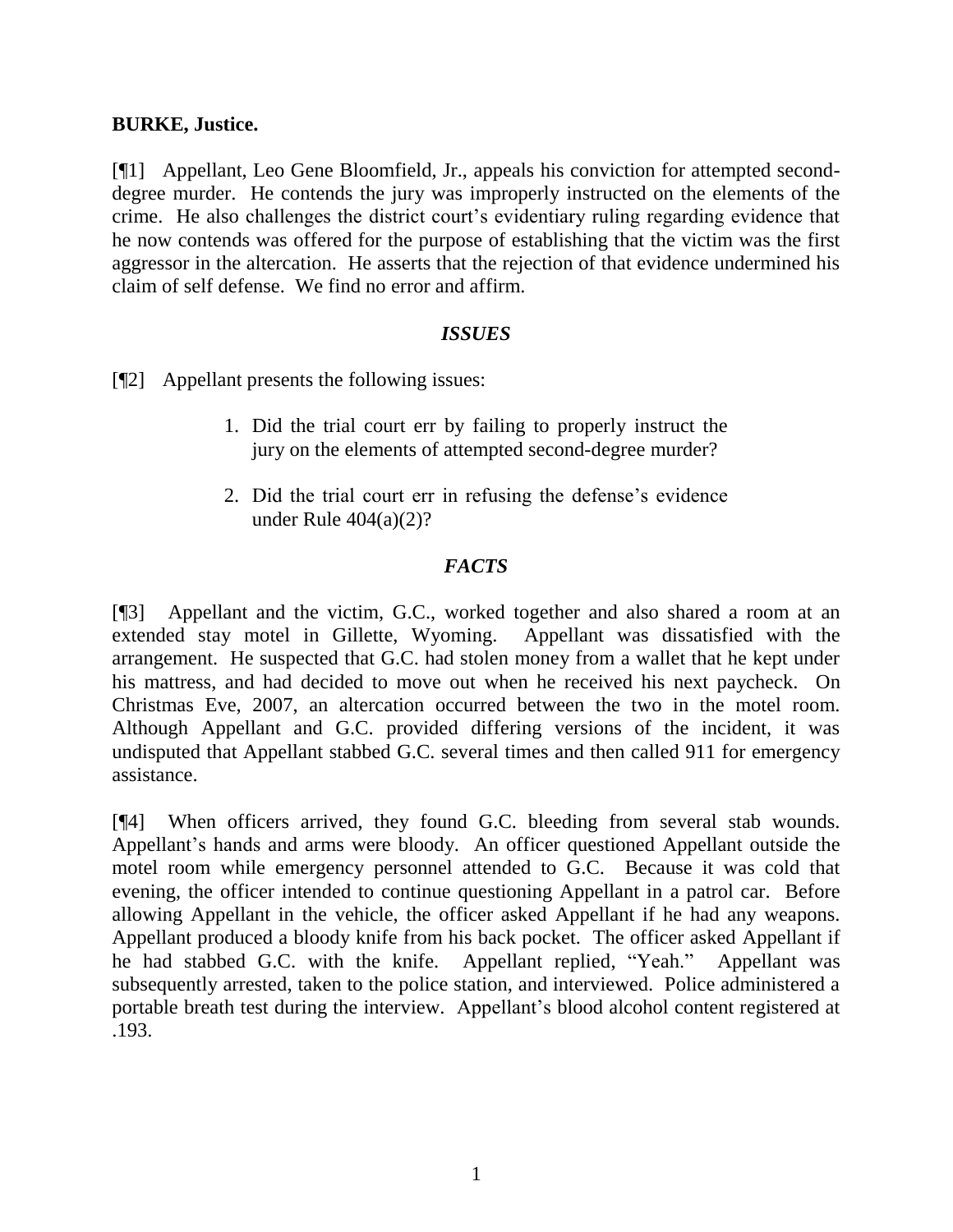[ $[$ [5] According to G.C., he had been out drinking during the day.<sup>1</sup> When he returned to the room, Appellant was watching television. G.C. fell asleep face down on his bed without removing his clothes. He was awakened later when he experienced pain in his left shoulder. He testified that Appellant had "slit [his] left shoulder open with the knife." G.C. testified that he stood up and turned around after the stabbing, but could not remember anything after that. When officers arrived, they found G.C. lying on the edge of one bed, propped up by a clothes basket. He had been stabbed several times. According to the emergency room physician, G.C. suffered six stab wounds to the front of his body—one in the neck; two near the collar bone; two on the right side of the chest; and one to the left side of the chest. He also suffered a slash wound on the back of his shoulder. Each of the stab wounds was approximately a finger's length in depth and several missed vital arteries by millimeters. The doctor testified that given the number, depth, and location of the wounds, it appeared that the injuries were inflicted with lethal intent.

[¶6] Appellant presented a different version of events. According to Appellant, after G.C. returned to the motel room, an argument erupted over what to watch on television. The argument became physical when G.C. pulled Appellant"s hair and hit him on the head. The two then engaged in a shoving match and at some point G.C. blocked the door. Appellant testified that he grabbed a knife and stabbed G.C. twice. After the stabbing, Appellant applied pressure to the wound in an effort to control the bleeding. When that proved unsuccessful, he dialed 911.

[¶7] Appellant was subsequently charged with attempted second-degree murder. Trial was held and the jury returned a guilty verdict. Appellant was sentenced to a term of incarceration of not less than twenty nor more than forty years. He filed this timely appeal.

## *DISCUSSION*

# *Jury Instruction*

[¶8] Appellant contends the district court did not properly instruct the jury on the elements of attempted second-degree murder. He presents two related challenges to the jury instruction. First, he asserts that "intent to kill" is an element of the crime of attempted second-degree murder, and that the jury instructions erroneously failed to

 $1^1$  G.C.'s blood alcohol content registered at .3.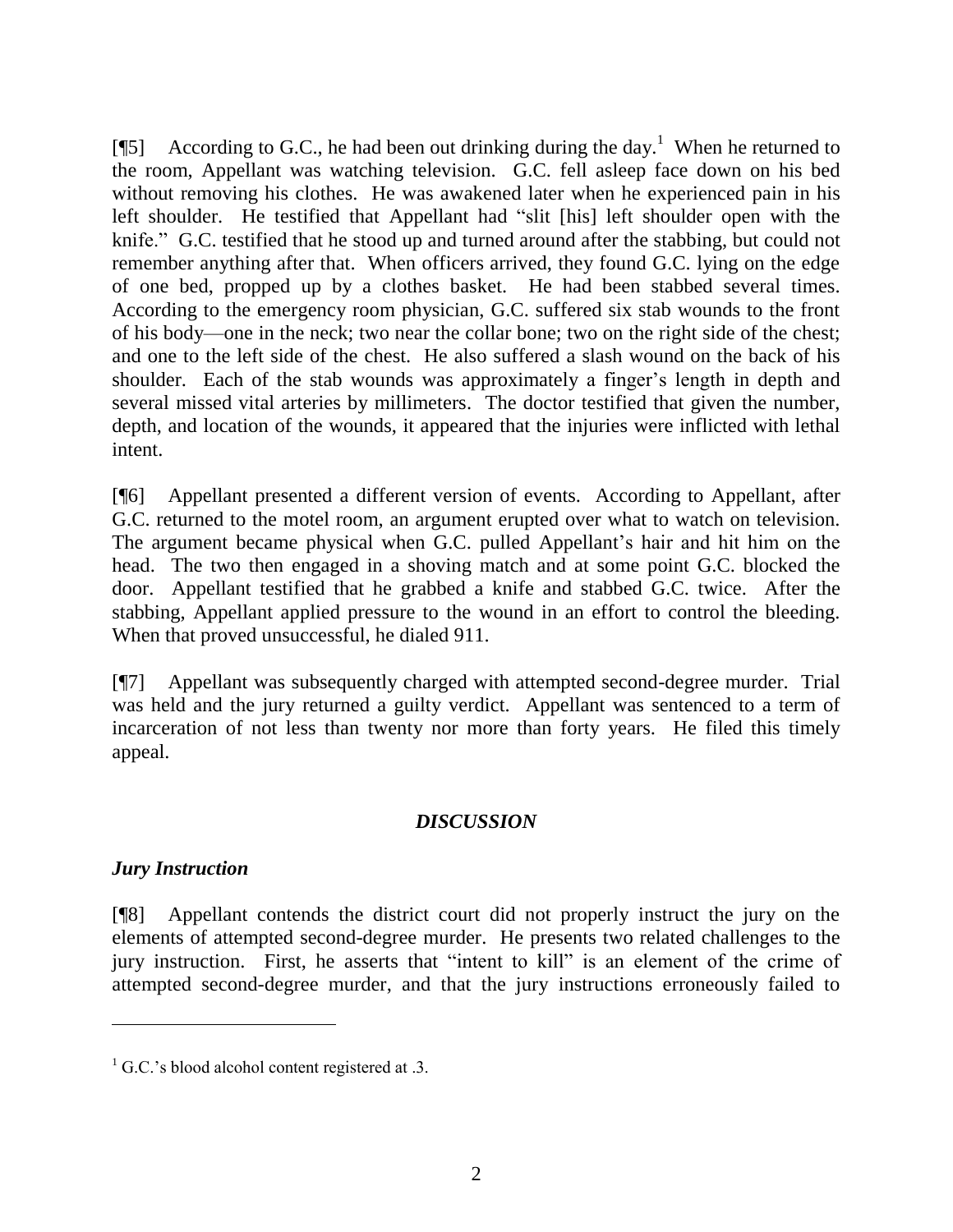require the State to prove that element of the crime beyond a reasonable doubt. Second, he claims that it was error for the district court to combine the elements of attempt with the elements of second-degree murder in one jury instruction.

[¶9] Because Appellant did not object to the jury instructions, we will review for plain error. 2 *See Causey v. State*, 2009 WY 111, ¶ 18, 215 P.3d 287, 293 (Wyo. 2009). To establish plain error, the appellant must show: 1) the record clearly reflects the incident urged as error; 2) a violation of a clear and unequivocal rule of law; and 3) that he was materially prejudiced by the denial of a substantial right. *Id*. Although we review for plain error, we are guided by the following:

> When reviewing questions involving jury instructions, we afford the trial court significant deference. Jury "[i]nstructions must be considered as a whole, and individual instructions, or parts of them, should not be singled out and considered in isolation." We confine our review to a "search for prejudicial error." "[A]s long as the instructions correctly state the law and the entire charge covers the relevant issue, reversible error will not be found."

*Creecy v. State*, 2009 WY 89, ¶ 18, 210 P.3d 1089, 1093 (Wyo. 2009), quoting *Farmer v. State*, 2005 WY 162, ¶ 20, 124 P.3d 699, 706 (Wyo. 2005).

[¶10] Wyoming's second-degree murder statute provides, in pertinent part: "Whoever" purposely and maliciously, but without premeditation, kills any human being is guilty of murder in the second degree[.]" Wyo. Stat. Ann. § 6-2-104 (LexisNexis 2007). Attempt is defined as follows:

[Prosecution]: No, Your Honor.

[Defense Counsel]: No, Your Honor.

 $2$  Appellant contends it is unclear whether an opportunity to make an objection to the challenged instruction was afforded, or if a proper objection was made. The record, however, clearly reflects the following exchange:

<sup>[</sup>COURT]: … All right … any objections to instructions given or refused?

<sup>[</sup>COURT]: [Defense Counsel], any objections to instructions given or refused?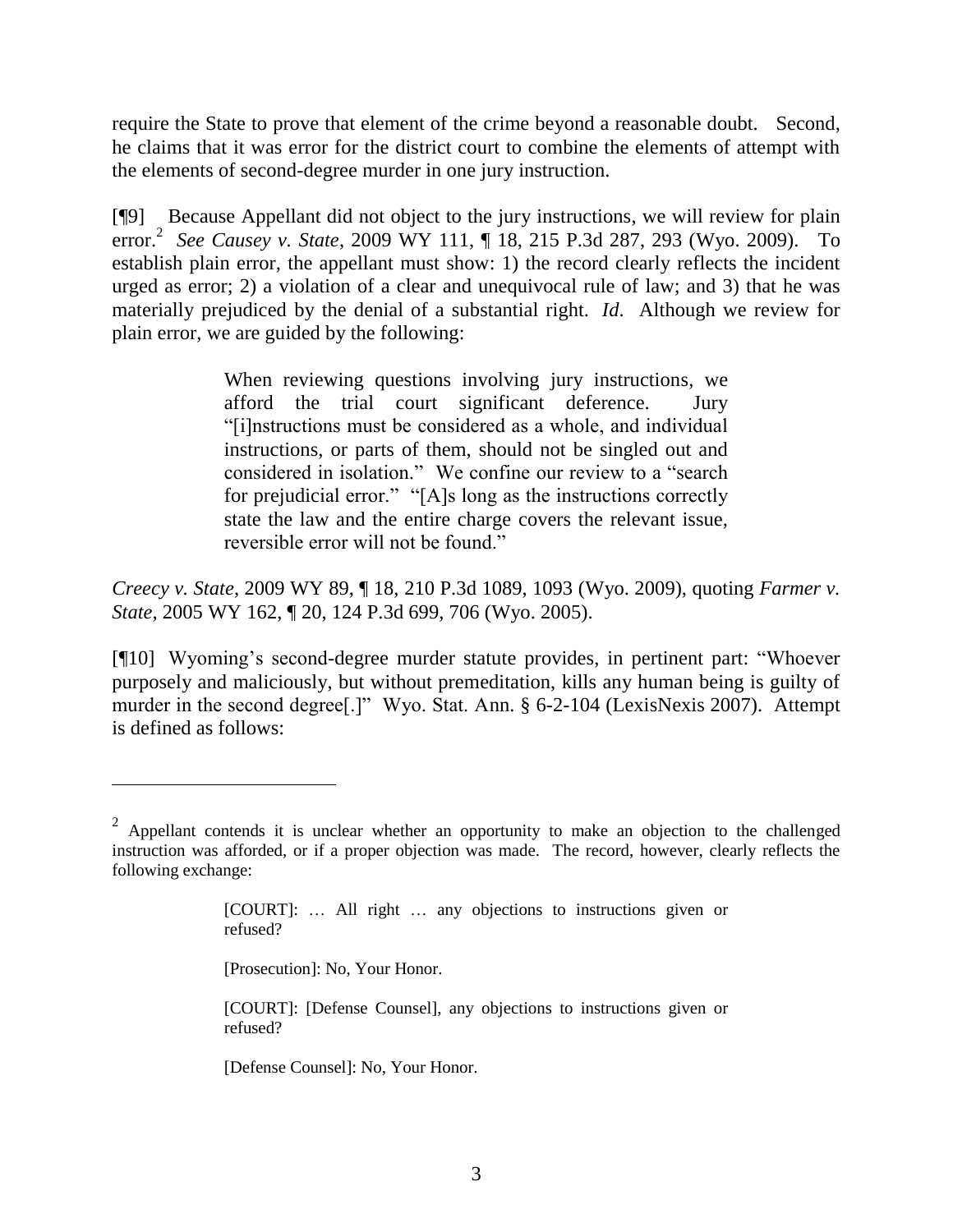(a) A person is guilty of an attempt to commit a crime if:

(i) With the intent to commit the crime, he does any act which is a substantial step towards commission of the crime. A "substantial step" is conduct which is strongly corroborative of the firmness of the person's intention to complete the commission of the crime[.]

Wyo. Stat. Ann. § 6-1-301.

[¶11] Appellant contends that Instruction Nos. 1 and 6 erroneously failed to include "intent to kill" as an element of the crime of attempted second-degree murder. Those instructions provided, in pertinent part:

#### JURY INSTRUCTION NO. 1

The Information in this case alleges that the defendant committed the crime known as Attempted Murder in the Second Degree.

The necessary elements of the crime of Attempted Murder in the Second Degree, as charged in this case are:

- 1. On or about December 25, 2007;
- 2. In Campbell County, Wyoming;
- 3. The Defendant, Leo Gene Bloomfield, Jr.;
- 4. Purposely; and,
- 5. Maliciously;
- 6. Attempted to kill a human being.

#### JURY INSTRUCTION NO. 6

The necessary elements of the crime of Attempted Murder in the Second Degree, as charged in this case are:

- 1. On or about December 25, 2007;
- 2. In Campbell County, Wyoming;
- 3. The Defendant, Leo Gene Bloomfield, Jr.;
- 4. Purposely; and,
- 5. Maliciously;
- 6. Attempted to kill a human being.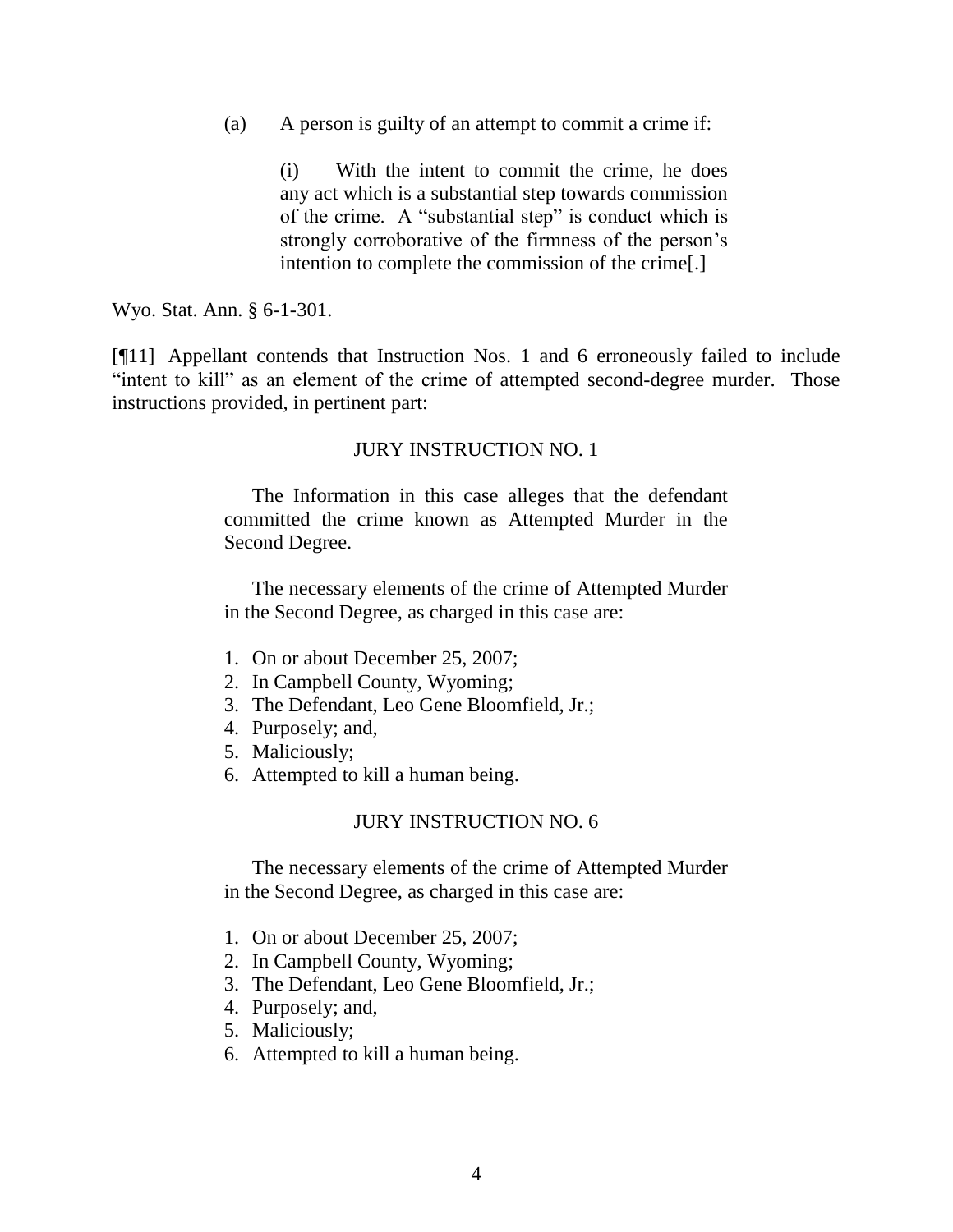If you find from your consideration of all the evidence that each of these elements has been proved beyond a reasonable doubt, then you should find the Defendant guilty.

If, on the other hand, you find from your consideration of all of the evidence that any of these elements has not been proved beyond a reasonable doubt, then you should find the Defendant not guilty.

The jury was also provided jury instructions 8 and 9 which stated:

## JURY INSTRUCTION NO. 8

"Purposely" means that the act which could have caused the death was intentionally done.

"Maliciously" means that the state of mind in which an intentional act is done is without legal justification or excuse. The term "maliciously" conveys the meaning of hatred, ill will, or hostility toward another.

## JURY INSTRUCTION NO. 9

An attempt occurs when a defendant intends to cause the particular crime, in this case second-degree murder, and he does some act which constitutes a substantial step toward that end. "Substantial step" means conduct which is strongly corroborative of the firmness of the defendant"s intention to complete the commission of the crime.

[¶12] The challenged jury instructions appear in the record, satisfying the first prong of plain error review. Appellant, however, has not established that failure to include "intent to kill" as an element of the crime violates a clear and unequivocal rule of law. Appellant concedes that second-degree murder is a general intent crime and that "intent to kill" is not an element of that crime. He points out, however, that we have previously recognized that "attempt" is a specific intent crime, and argues that the crime charged here, attempted second-degree murder, is a specific intent crime requiring proof of intent to kill. We rejected a similar argument in *Reilly v. State*, 2002 WY 156, 55 P.3d 1259 (Wyo. 2002).

[¶13] In *Reilly*, the defendant fired several shots at the victim during an attempted robbery. The defendant also repeatedly beat the victim on the back of the head with a tire iron. The victim survived. The defendant was convicted of attempted second-degree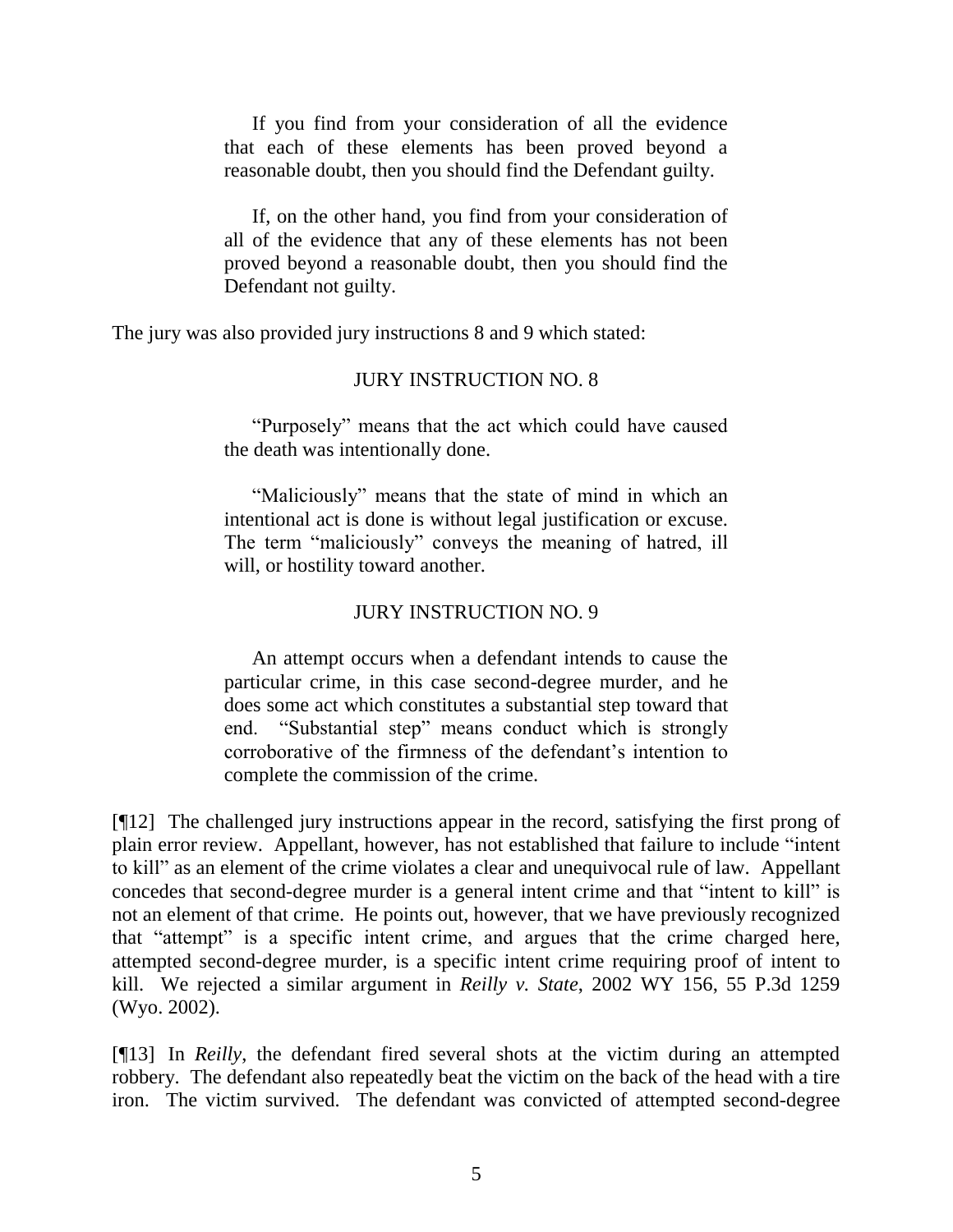murder, among other crimes. We addressed Reilly"s challenge to the attempted seconddegree murder charge in the following discussion:

> Appellant contends that the elements of an attempt and second-degree murder are mutually exclusive and/or logically impossible, because an attempt requires that one act with a specific intent, while second-degree murder only requires that one act with a general intent. In support of this argument, appellant cites to cases from other jurisdictions, among them an attempted second-degree murder case in which the North Carolina Supreme Court concluded that, it is "logically impossible" for "a person to specifically intend to commit a form of murder which does not have, as an element, specific intent to kill" and that "attempted murder" is therefore "logically possible only where specific intent to kill is a necessary element of the underlying offense." *State v. Coble*, 351 N.C. 448, 527 S.E.2d 45, 48 (2000). Appellant asks this Court to adopt a similar approach. Her argument presents an issue of law that we review *de novo. Worcester v. State*, 2001 WY 82, ¶ 13, 30 P.3d 47, 52 (Wyo. 2001).

> > Wyo. Stat. Ann. § 6-1-301 states, in pertinent part:

(a) A person is guilty of an attempt to commit a crime if:

> (i) With the intent to commit the crime, he does any act which is a substantial step towards commission of the crime. A "substantial step" is conduct which is strongly corroborative of the firmness of the person"s intention to complete the commission of the crime[.]

According to Wyo. Stat. Ann. § 6-2-104, "[w]hoever purposely and maliciously, but without premeditation, kills any human being is guilty of murder in the second degree...."

Appellant"s claimed "logical impossibility" arises from the "intent" elements of these respective statutes. In the past, crimes have commonly been categorized by whether they require a "specific intent" or a "general intent." For many years, Wyoming had several pattern jury instructions defining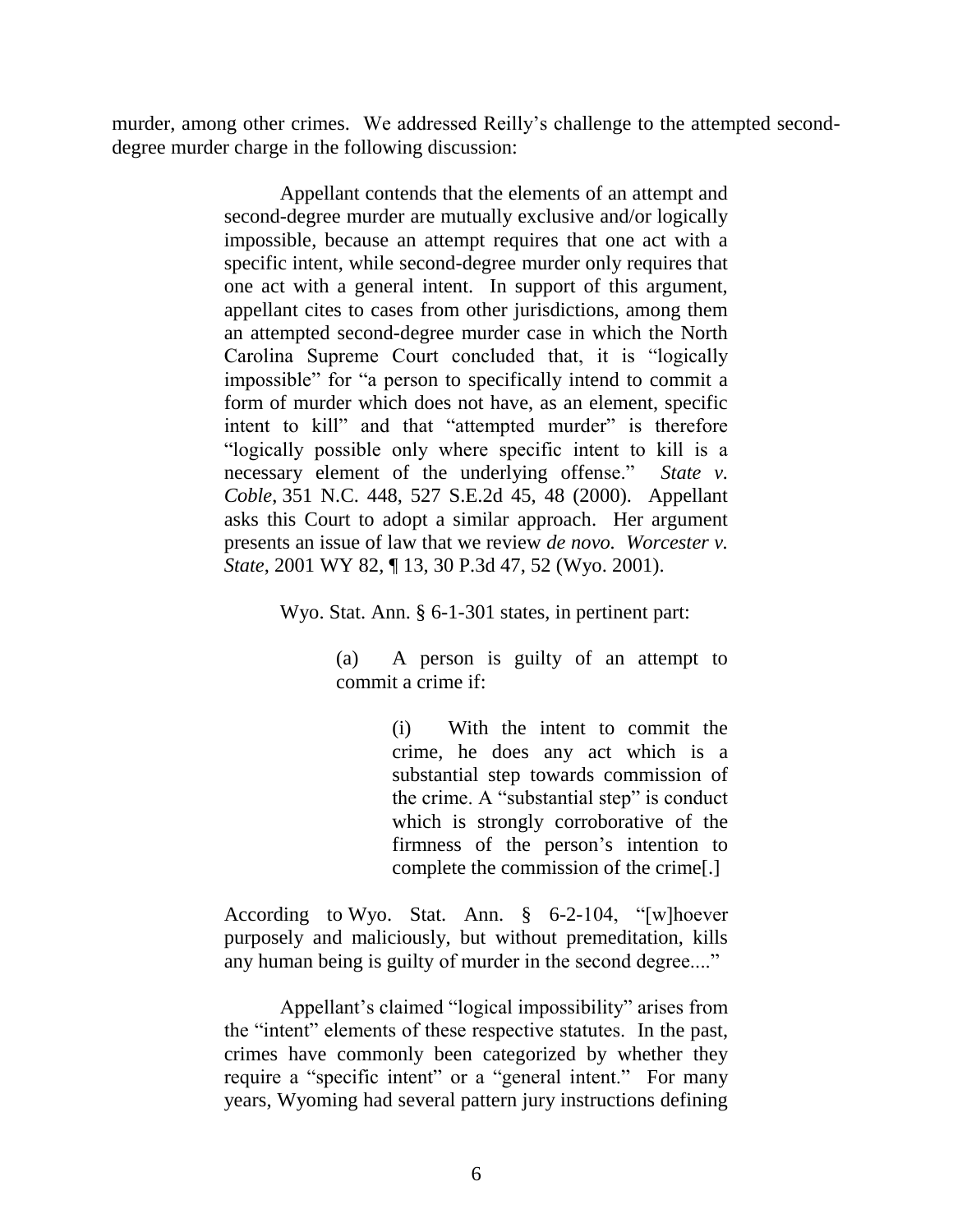and explaining the two terms, and yet, the differences between the concepts were not always readily discernible.

> Realizing that the distinction between a specific intent crime and a general intent crime is apparently troublesome, we can perhaps clarify it by stating it in a somewhat different way. When the statute sets out the offense with only a description of the particular unlawful act, without reference to intent to do a further act or achieve a future consequence, the trial judge asks the jury whether the defendant intended to do the outlawed act. Such intention is general intent. When the statutory definition of the crime refers to an intent to do some further act or attain some additional consequence, the offense is considered to be a specific intent crime and then that question must be asked of the jury.

*Dorador v. State,* 573 P.2d 839, 843 (Wyo. 1978). Following that logic, an "attempt" is a "specific intent" crime in that the attempt statute requires that one act with the intent to commit the object crime. On the other hand, we have held that second-degree murder is a general intent crime, because it requires proof only that the act was done voluntarily or deliberately, not that there was a specific intent to kill. *Bouwkamp v. State*, 833 P.2d 486, 493 (Wyo. 1992); *Ramos v. State*, 806 P.2d 822, 830 (Wyo. 1991).

We have acknowledged a trend in the law to dispense with the pattern jury instructions defining and explaining intent due to their "vagueness and general failure to enlighten juries." *Compton v. State*, 931 P.2d 936, 941 (Wyo. 1997). Instead, juries should be instructed as to the appropriate intent that is an element of the particular crime; "it is more important that the jury understand what exactly they [are required] to determine." *Id.* This is consonant with our recent holding that "the test of whether a jury has been properly instructed on the necessary elements of a crime is whether the instructions leave no doubt as to the circumstances under which the crime can be found to have been committed." *Mueller v. State*, 2001 WY 134, ¶ 9, 36 P.3d 1151, 1155 (Wyo. 2001). The point is that attempting formally to distinguish between specific intent and general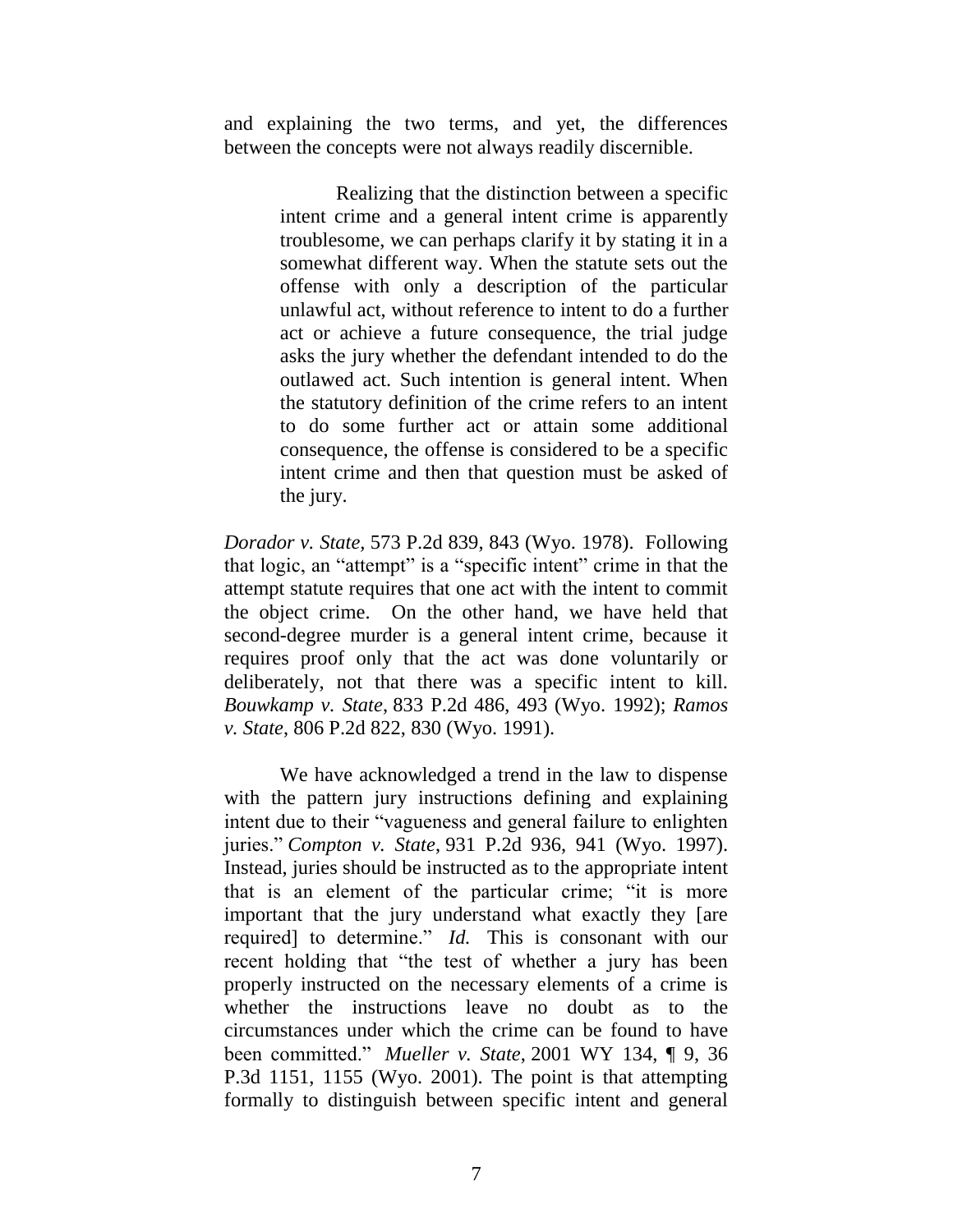intent, beyond the substantive elements of the crime, may not be the surest way to define the nature of the intent that must be proven.

Our precedent reveals that Wyoming is not a jurisdiction that finds it "logically impossible" to attempt a general intent crime. In several opinions, we have affirmed attempted second-degree murder convictions. *See, e.g., Bilderback v. State*, 13 P.3d 249 (Wyo. 2000); *Gabriel v. State*, 925 P.2d 234 (Wyo. 1996); and *Dichard v. State*, 844 P.2d 484 (Wyo. 1992). We have also previously recognized the crime of attempted voluntary manslaughter. *Warren v. State*, 809 P.2d 788 (Wyo. 1991). Wyo. Stat. Ann. § 6-2- 105(a) (LexisNexis 2001) provides, in pertinent part:

> A person is guilty of manslaughter if he unlawfully kills any human being without malice, expressed or implied, either:

#### (i) Voluntarily, upon a sudden heat of passion[.]

In *Warren*, 809 P.2d at 790, Warren challenged the sufficiency of the evidence to convict him of attempted voluntary manslaughter, arguing that there was no evidence of an attempt to kill. After stating the substantive elements of attempted voluntary manslaughter, this Court proceeded to evaluate the sufficiency of the evidence as to those elements, primarily the evidence supporting Warren"s "attempt" to kill his victim and the accompanying inference regarding Warren's intent. *Id*. We concluded that the reasonable inference from the evidence presented was that "Warren attempted to kill [his victim], and a jury could so find beyond a reasonable doubt." *Id.* In the context of appellant's claimed "logical impossibility," particularly the intent element of an attempt versus that of an underlying general intent crime, attempted second-degree murder is indistinguishable from attempted voluntary manslaughter. Indeed, voluntary manslaughter is a "lesser included offense of the crime of second degree murder," and is "a general intent crime that does not require a deliberate intent to kill." *State v. Keffer*, 860 P.2d 1118, 1138-39 (Wyo. 1993).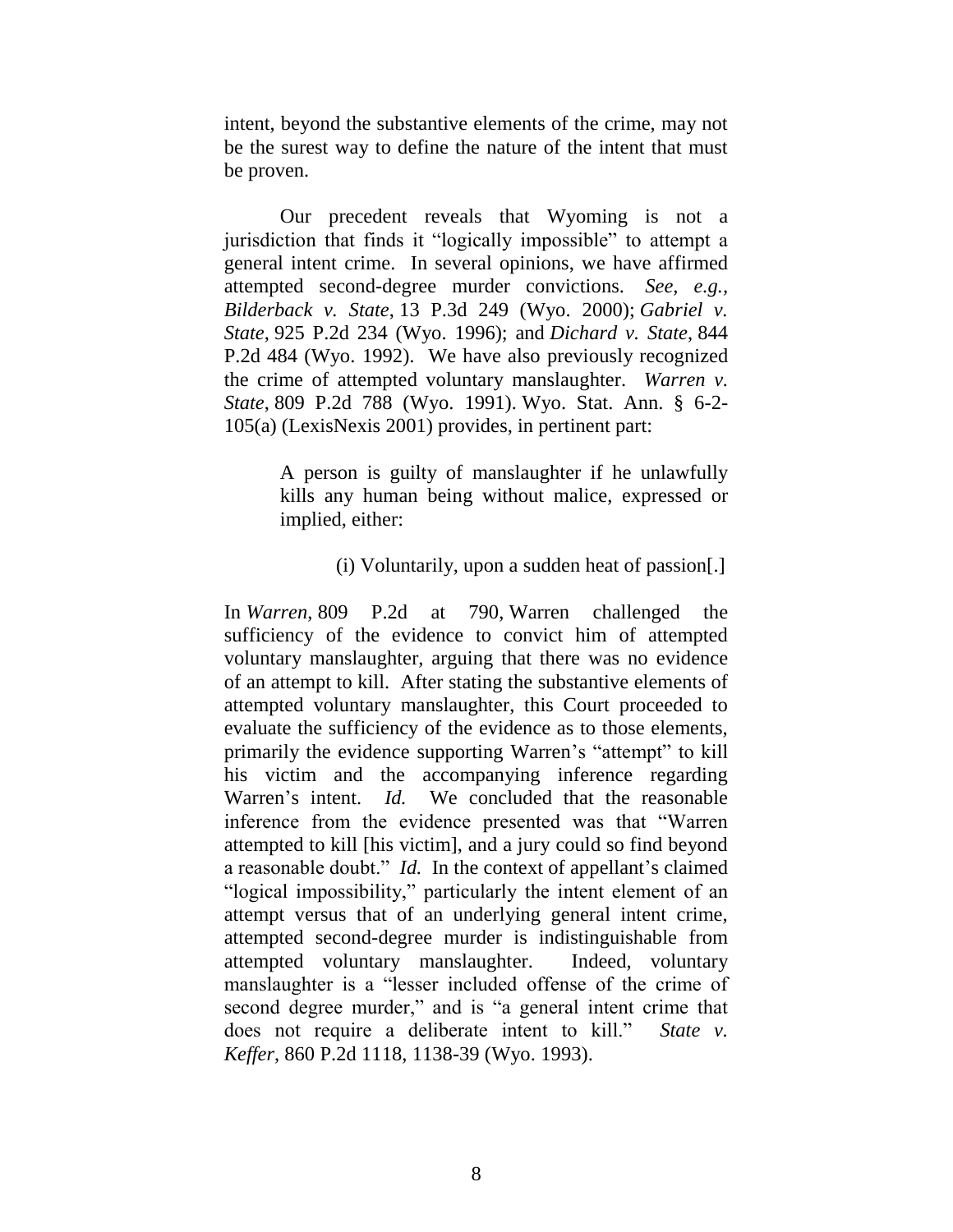A similar result was obtained in *Compton*, 931 P.2d at 938, where a jury convicted Compton of attempted firstdegree sexual assault. On appeal, he questioned the adequacy of the district court"s jury instructions, specifically regarding the elements of attempted first-degree sexual assault and its requisite intent. *Id.* at 939. First-degree sexual assault is a general intent crime. *Id.* at 941. This Court found that the district court's jury instructions adequately stated the substantive elements of attempted first-degree sexual assault, and adequately instructed the jury regarding the specific intent element of an attempt. *Id.* at 940-41.

Nothing about the instant case convinces us that we should now find it legally or logically impossible for a person to attempt a general intent crime. As we said in *Compton*, 931 P.2d at 940, 941 (*quoting People v. Frysig*, 628 P.2d 1004, 1007 n. 4, 1008 (Colo. 1981)), the question presented to the jury in an attempt case essentially has two levels: (1) whether the person had ""the intent to perform acts which, if completed, would constitute the underlying offense""-in other words, did the person intend the conduct that constitutes the substantial step; and (2) whether the person had the intent necessary as an element of the underlying offense-""[e]xcept for the intentional conduct constituting the substantial step, the requisite culpability is that provided for in the definition of the [underlying] offense."" That analysis works just as well for attempted crimes that traditionally have been categorized as general intent crimes as it does for attempted crimes that traditionally have been categorized as specific intent crimes.

*Id.*,  $\P$  6-12; 55 P.3d at 1261-63 (footnote omitted).

[¶14] In this case, the instructions satisfy the two-step inquiry articulated in *Reilly*. When viewed as a whole, the instructions required the jury to find that Appellant intended to take a substantial step toward second-degree murder—in other words, he intended to perform the act of stabbing G.C. The jury then had to find that Appellant stabbed G.C. "purposely" and "maliciously." "Intent to kill" is not an element of the underlying crime of second-degree murder. The district court did not violate a clear and unequivocal rule of law when it did not include that element in the jury instructions.

[¶15] Appellant also challenges the jury instructions because they combined the elements of attempt and second-degree murder into one instruction. A jury instruction is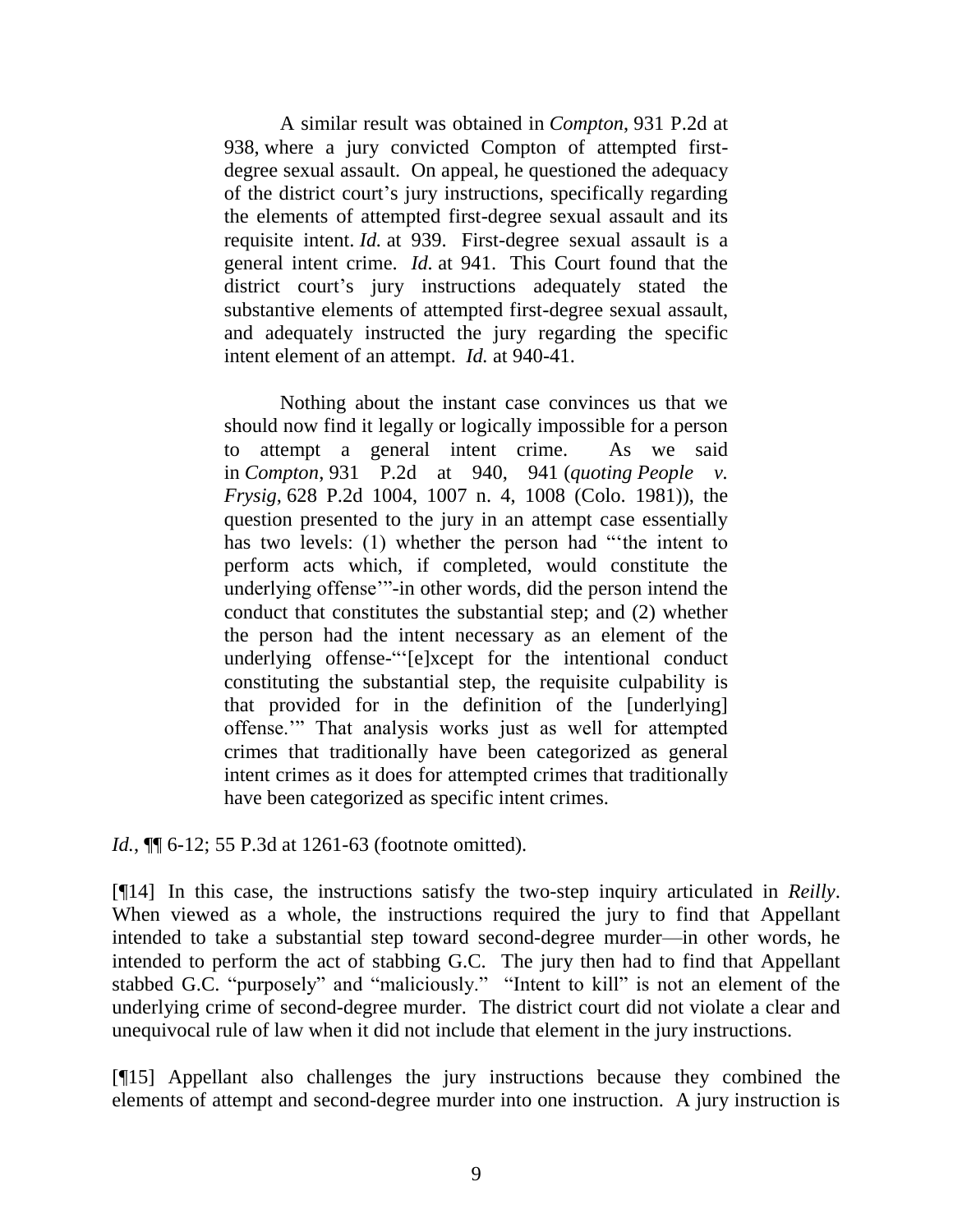not given in error simply because it combines the elements of two crimes. *Gentilini v. State*, 2010 WY 74, ¶ 20, 231 P.3d 1280, 1286 (Wyo. 2010); *Rigler v. State*, 941 P.2d 734, 741-42 (Wyo. 1997). The test of adequate jury instructions is "whether the instructions leave no doubt as to the circumstances under which the crime can be found to have been committed." *Mueller*, ¶ 9, 36 P.3d at 1155. Appellant asserts that by giving one instruction with the elements of both second-degree murder and attempt, the district court "effectively eliminated the specific intent to kill from the required elements of the crime."

[¶16] As discussed previously, specific intent to kill is not an element of the crime of attempted second-degree murder. Appellant presents no other basis for finding that the jury instructions confused or misled the jury. He did not object to the instructions given by the district court. The instructions did not violate a clear and unequivocal rule of law and Appellant has failed to establish plain error.

# *W.R.E. 404(a)(2) Evidence*

[¶17] Appellant claims the district court erred in refusing evidence offered by the defense under W.R.E.  $404(a)(2)$ . "A trial court's decision on the admissibility of evidence is entitled to considerable deference, and will not be reversed on appeal unless the appellant demonstrates a clear abuse of discretion." *Vigil v. State*, 2010 WY 15, ¶ 11, 224 P.3d 31, 36 (Wyo. 2010).

> We have described the standard of an abuse of discretion as reaching the question of the reasonableness of the trial court's choice. Judicial discretion is a composite of many things, among which are conclusions drawn from objective criteria. It also means exercising sound judgment with regard to what is right under the circumstances and without doing so arbitrarily or capriciously. In the absence of an abuse of discretion, we will not disturb the trial court's determination. The burden is on the defendant to establish such abuse.

*Holloman v. State*, 2005 WY 25, ¶ 10, 106 P.3d 879, 883 (Wyo. 2005). If we conclude the trial court erred, we must then determine if the error was prejudicial. *Bromley v. State*, 2009 WY 133, ¶ 24, 219 P.3d 110, 116 (Wyo. 2009). An error is prejudicial if there is a reasonable possibility the verdict might have been more favorable to the appellant if the error had never occurred. *Callen v. State*, 2008 WY 107, ¶ 5, 192 P.3d 137, 141 (Wyo. 2008). The burden of proving prejudicial error rests with the appellant. *Skinner v. State*, 2001 WY 102, ¶ 25, 33 P.3d 758, 767 (Wyo. 2001).

[¶18] Appellant contends that the district court erred in failing to allow evidence that G.C. would become violent when intoxicated. He asserts the evidence was relevant to his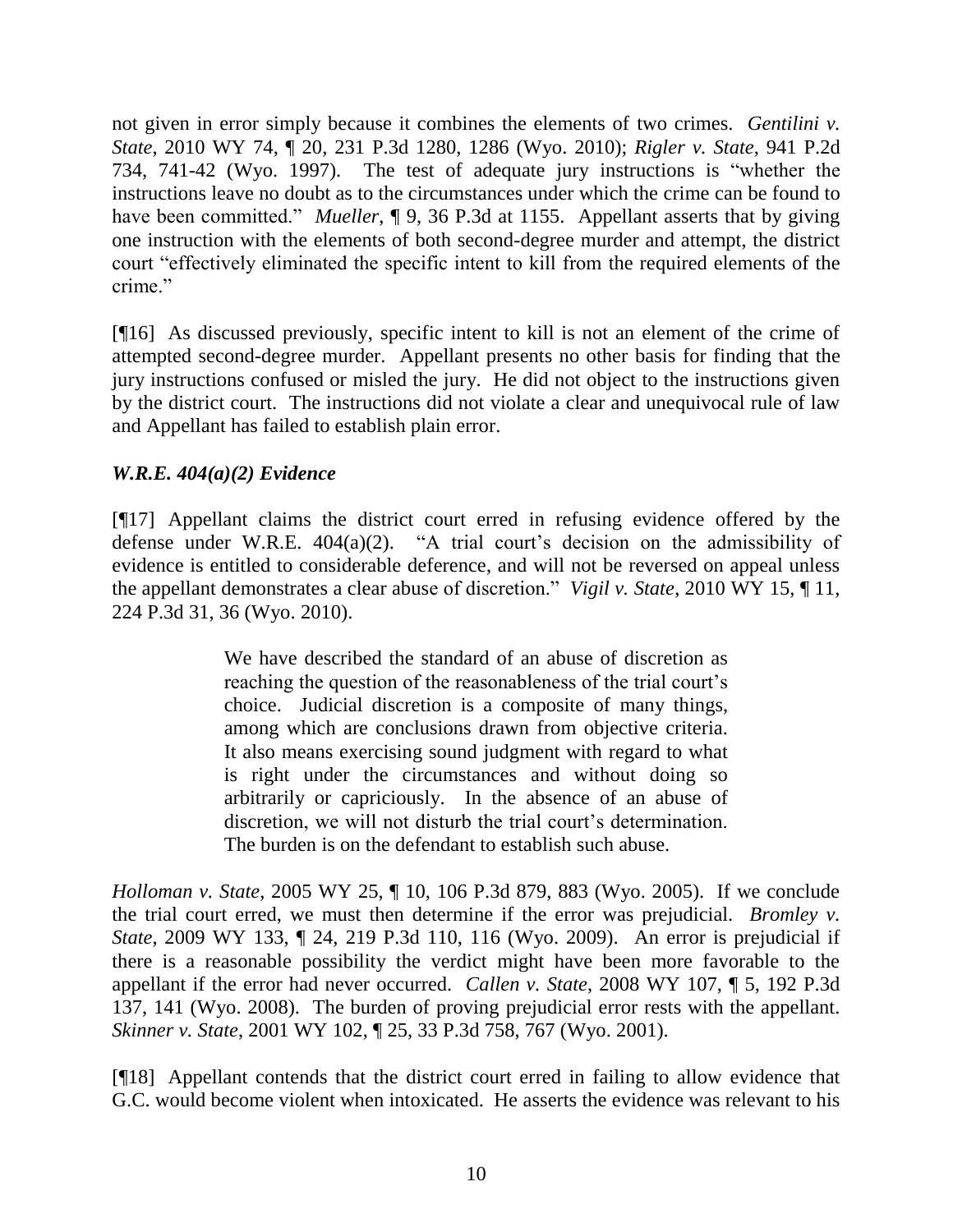claim of self defense and was properly admissible pursuant to W.R.E. 404(a)(2), which provides:

> (a) *Character evidence generally*.—Evidence of a person"s character or a trait of his character is not admissible for the purpose of proving that he acted in conformity therewith on a particular occasion, except; …

> > (2) Character of Victim. —Evidence of a pertinent trait of character of the victim of the crime offered by an accused, or by the prosecution to rebut the same, or evidence of a character trait of peacefulness of the victim offered by the prosecution in a homicide case to rebut evidence that the victim was the first aggressor[.]

[¶19] During cross-examination, defense counsel asked G.C. if he ever had too much to drink and became violent. G.C. responded that he had not. To counter this testimony, Appellant called A.L., the alleged victim in a domestic battery involving G.C., to testify. The district court and counsel engaged in the following discussion regarding her testimony:

> [Prosecution]: Judge, it's my understanding she's alleged to be a victim in a potential battery with [G.C.]. I don't see how any of her testimony would be relevant to these proceedings.

> [Defense Counsel]: … *This is a direct refutation of what [G.C.] said when he was on the stand here. … [G.C.] has testified under oath that he does not get belligerent and hit people when he's drinking, and I believe that she can say that's not true.*

…

[Prosecution]: Judge, it's my understanding that [A.L.] is expected to testify that approximately three months ago she may have been in [G.C."s] presence at such time he was intoxicated and violent, aggressive, or something like that. I think if that testimony is offered to impeach his statement that he was—he doesn"t get violent when he drinks, that there should be a limiting instruction to that effect that the Court should give. …

[Defense Counsel]: Your Honor, I wouldn"t have a problem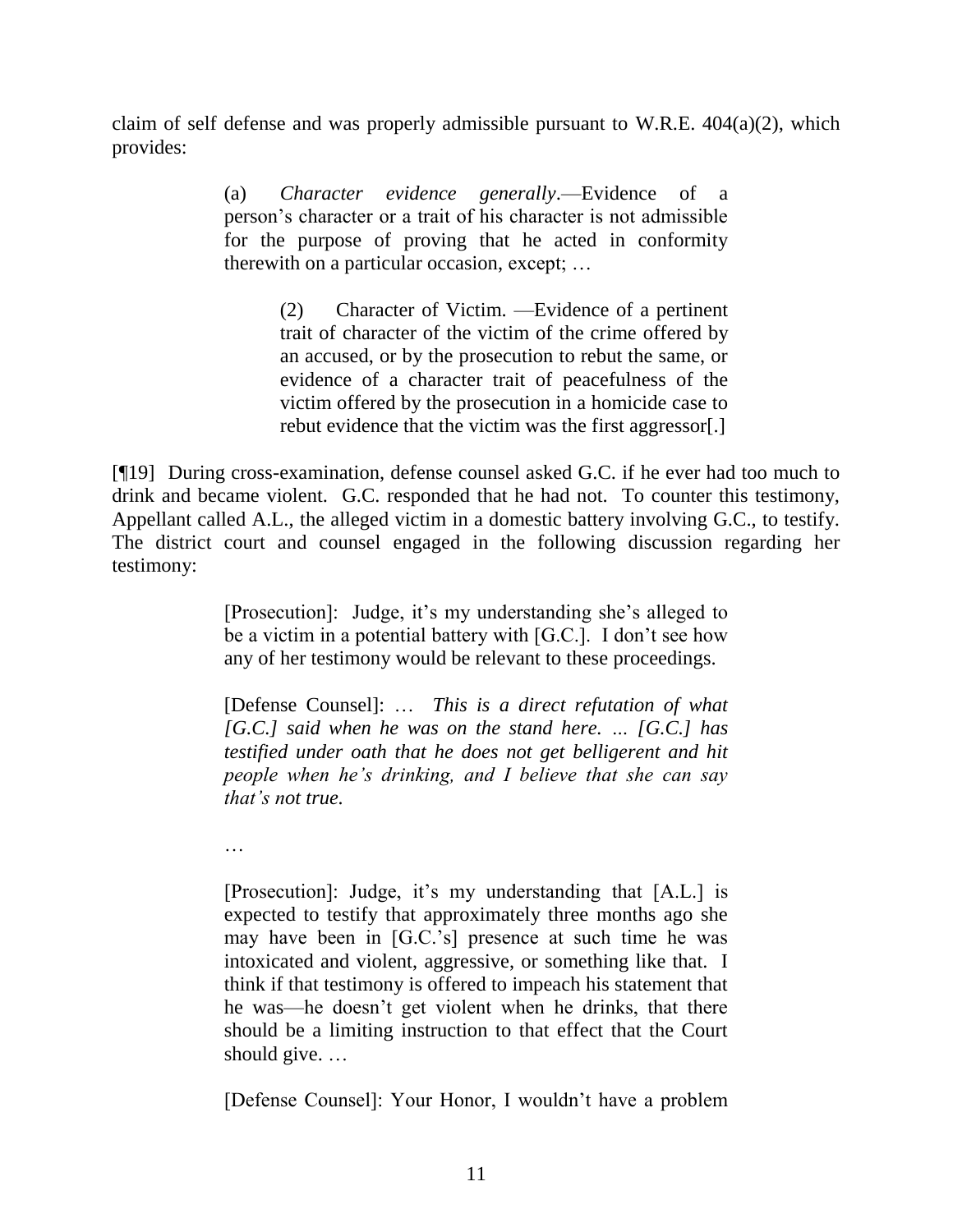with a limiting instruction, but in this case [G.C.] is not the defendant, so I don"t see what the point is.

[COURT]: Well, the point is that it seems to me that the inferences, *since you're offering it for impeachment, merely go to whether or not [G.C.] told all of the truth, not to his character.*

[Defense Counsel]: *That's correct.*

[COURT]: All right. So you won"t be permitted to argue you can argue that he was untruthful, if that, in fact, is the way the testimony came out, but to argue that he's a batterer as a result of this testimony is something completely different, isn't it?

[Defense Counsel]: Yes.

[COURT]: Okay.

[Defense Counsel]: I have no problem with that.

(Emphasis added.) Appellant contends that the district court erred when it limited A.L."s testimony to impeachment purposes. He asserts that the testimony should have been admitted under W.R.E. 404(a)(2) as proof that G.C. was the first aggressor.

[¶20] "It is settled law that a proponent of evidence has the burden to apprise the trial court that a rule of evidence permits the admission of that evidence." *Moe v. State*, 2005 WY 149, ¶ 9, 123 P.3d 148, 151 (Wyo. 2005). "[T]he offer of proof must specifically indicate the purpose of the testimony." *Pack v. State*, 571 P.2d 241, 245 (Wyo. 1977). Defense counsel did not offer the evidence for substantive proof of the victim's character. From the context of the discussion above, it is clear that the evidence was being introduced to impeach G.C."s testimony. Defense counsel stated he had "no problem" offering the testimony for impeachment purposes only. He also assured the court that he did not intend to argue that G.C. was a batterer. Appellant never sought admission of the evidence for a purpose allowed by W.R.E.  $404(a)(2)$ .

[¶21] Additionally, even though the district court stated the testimony was admitted for impeachment purposes only, no limiting instruction was ever given to the jury. A.L. testified that she and G.C. lived together for about three weeks, and that he became violent after consuming alcohol. She also testified as follows:

[Defense Counsel]: And what did he usually drink?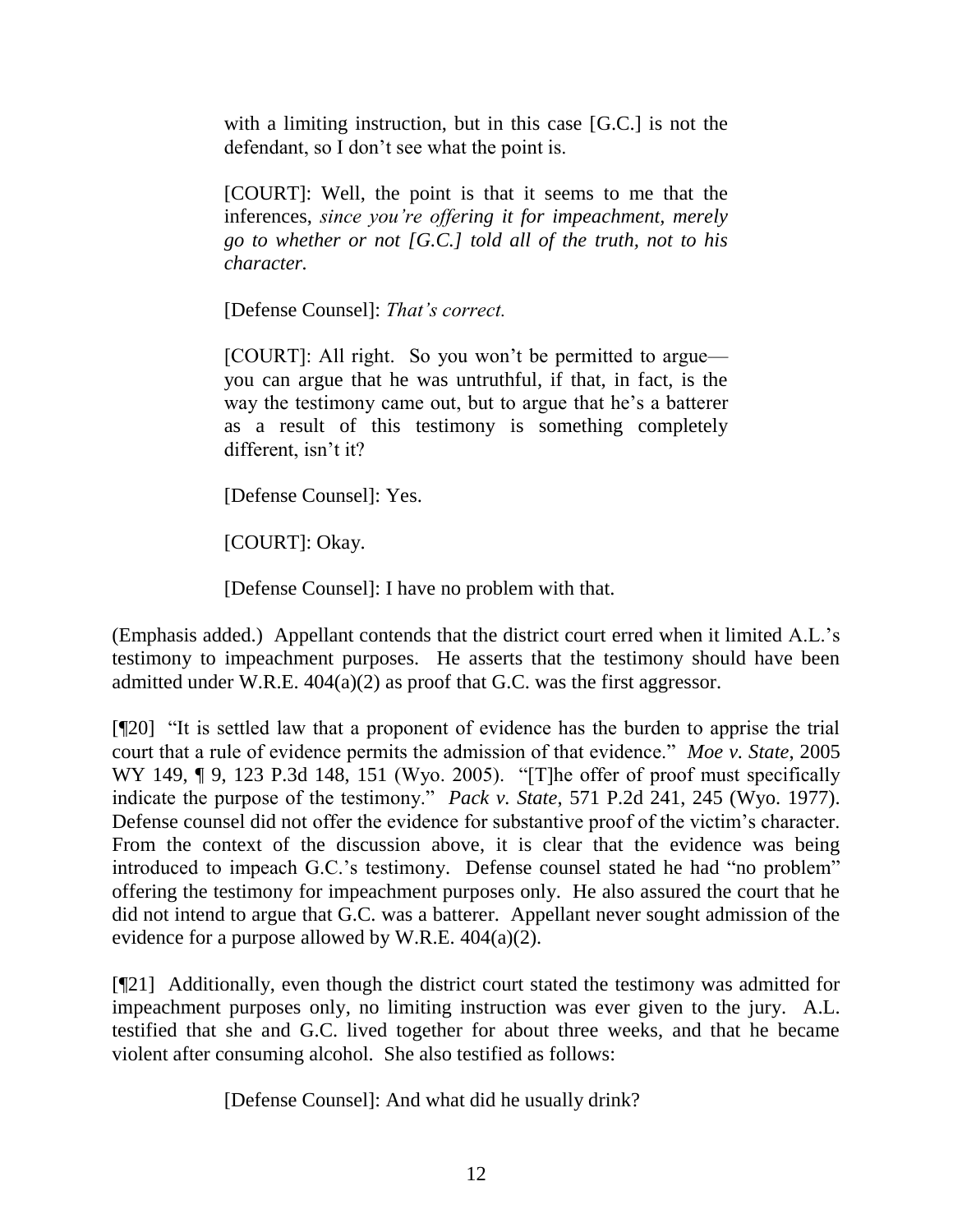[A.L.]: Traveler vodka and a 6-pack of beer.

Q: And when—when those happened, did he become belligerent?

A: Belligerent and violent.

Q: Okay. What did he do?

A: Pulled my hair. Refused to let me leave. Slap me on the back of the head.

Q: Okay. Did you ever try to get away?

A: Yes, I did.

Q: What happened?

A: He ripped my hair out.

Q: And—

A: Held me against my will.

Q: Would he let you leave?

 $A: No.$ 

Q: Get between you and the door?

A: Uh-huh.

Q: And so if he were to tell us that he does not get belligerent when he drinks—

A: That is not the truth.

Q: —that"s not true?

A: He does get very violent.

Defense counsel made reference to A.L."s testimony in his closing statements: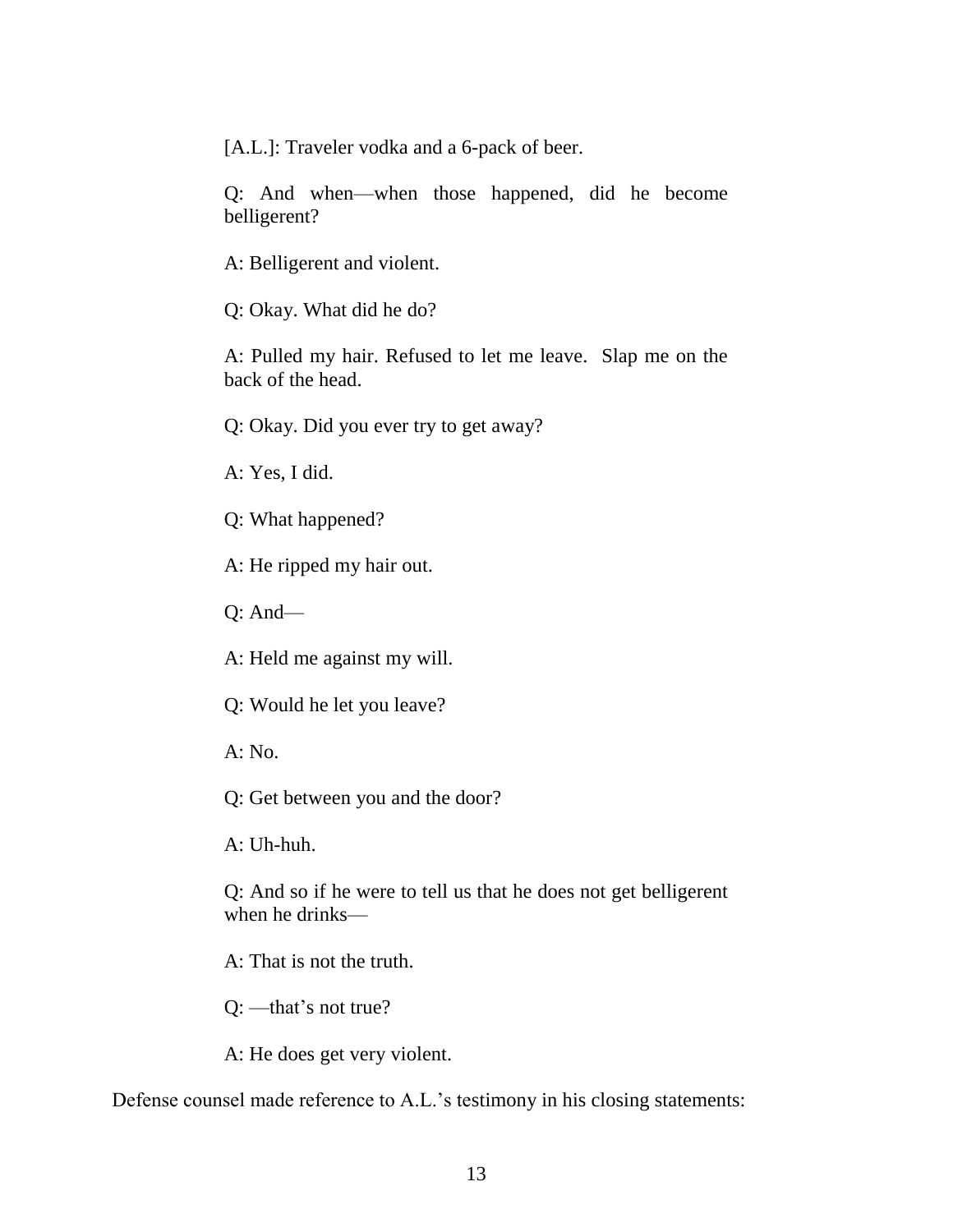[T]he guy says when he drinks, he doesn"t get belligerent, that he doesn"t get violent. Well, you heard [A.L.]. I can"t speak for a lot of people, or any others, but at least he didn"t tell you the truth in that respect. He did not tell the truth.

Because no limiting instruction was given, the jury was free to consider A.L.'s testimony as evidence that G.C. had a character trait for violence when he was intoxicated. The jury could also consider the testimony as corroborating evidence of Appellant's theory that G.C. was the first aggressor. Appellant has failed to establish abuse of discretion or prejudice.

[¶22] Appellant also claims the district court erred when it did not allow him to introduce evidence that G.C. had been convicted of misdemeanor battery in February 2007. The conviction included an affidavit of probable cause stating that G.C. was intoxicated during the incident. During cross-examination, after G.C. denied that he became violent when intoxicated, defense counsel requested a conference at the bench:

> [Defense Counsel]: Just to give you notice, I"m going to pursue the charges he"s had where he … got drunk and hit women and was convicted for that. They"re misdemeanor charges, but this is not a [W.R.E.] 609 type situation.<sup>3</sup> This is *directly in response to his statement it never happened.*

(Emphasis added.) The prosecution objected, claiming the questions constituted improper impeachment and were irrelevant. Defense counsel responded:

They have to do with the issues in this case, Your Honor.

 $3$  W.R.E. 609 provides, in pertinent part:

 $\overline{a}$ 

(a) *General rule*.—For the purpose of attacking the credibility of a witness,

> (1) evidence that a witness other than an accused has been convicted of a crime shall be admitted … if the crime was punishable by death or imprisonment in excess of one (1) year under the law under which the witness was convicted … ; and

> (2) evidence that any witness has been convicted of a crime shall be admitted if it involved dishonesty or false statement, regardless of the punishment.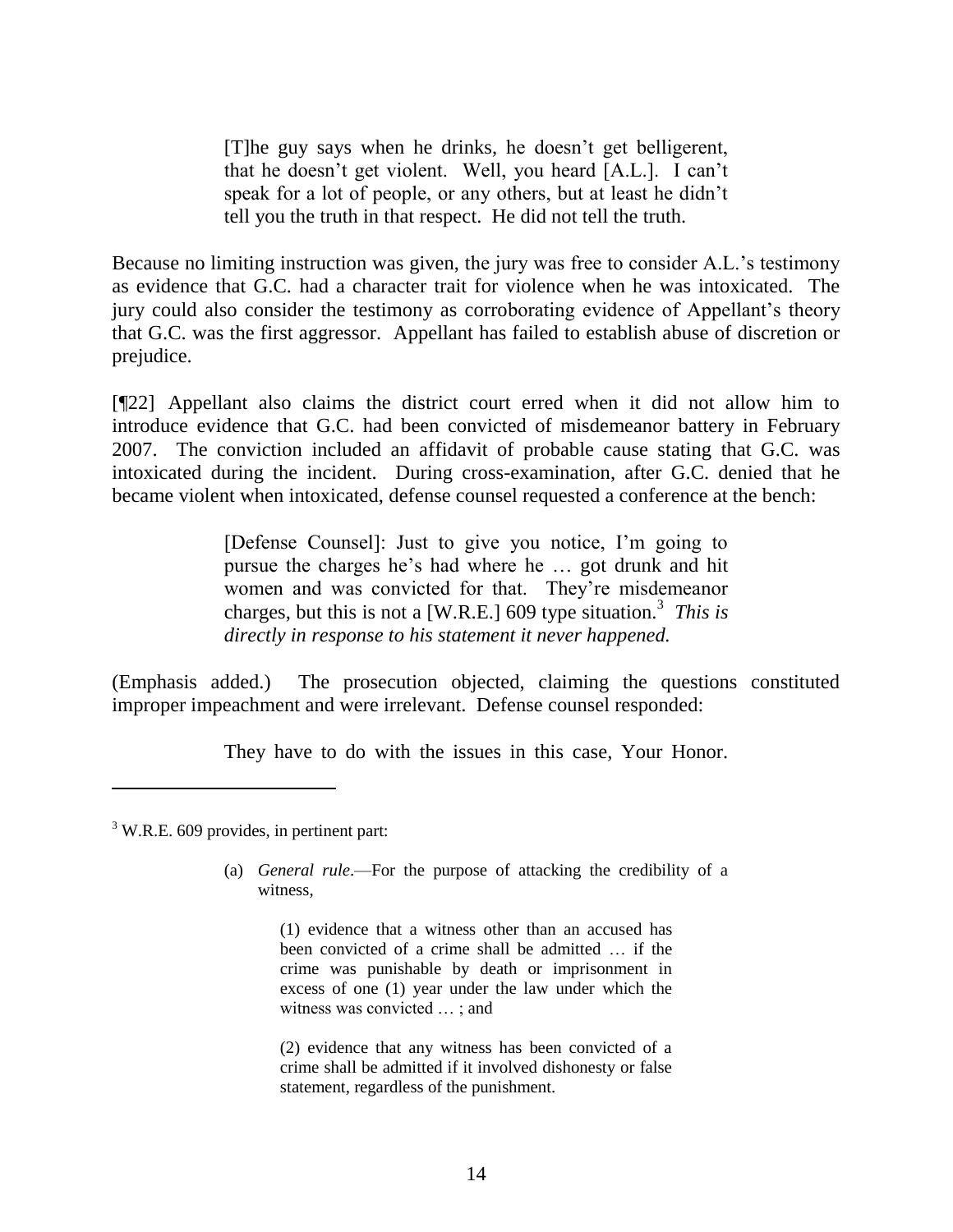This is not 609 impeachment. This is--the issue in this case is … whether this man reacts that way under the [influence of] alcohol, *and he's directly denied it*, and I need to be able to ask him about those two and why he"s in jail right now.

(Emphasis added.) The district court did not allow Appellant to question G.C. about the incident during cross-examination.

[¶23] Although defense counsel clearly stated which rule did not apply, he did not apprise the court that he sought admission of the evidence under W.R.E. 404(a)(2). Though it is unclear, the discussion indicates that Appellant sought admission of the evidence for impeachment purposes. Defense counsel did not argue that the evidence supported a theory that G.C. was the first aggressor and never mentioned Appellant's theory of self defense. Additionally, Appellant made no explicit offer of proof concerning the misdemeanor battery.

> [T]here is only one prudent way for an offer of proof to be made at trial. The attorney who seeks to offer evidence, which has been refused or to which an objection has been upheld, should take the initiative. The offer of proof should then take the form of counsel"s eliciting the proposed testimony directly from the witness, or entering the tangible evidence in the record, all outside of the hearing of the jury.

*Rudolph v. State*, 829 P.2d 269, 275 (Wyo. 1992). "The lack of an offer of proof impacts the district court's ruling and severely impedes appellate review." *Hermreck v. State*, 956 P.2d 335, 338 (Wyo. 1998). Appellant did not preserve the offered evidence in the record and his assertion that the evidence was admissible under W.R.E. 404(a)(2) is raised for the first time in this appeal. Under these circumstances, we cannot conclude the district court abused its discretion.

[¶24] We also find that Appellant has failed to establish that he was prejudiced by the ruling. "The defender can only use that degree of force necessary to relieve the risk of harm." *Braley v. State*, 741 P.2d 1061, 1067 (Wyo. 1987), quoting *Leeper v. State*, 589 P.2d 379, 383 (Wyo. 1979). The jury was instructed on the law of self defense as follows:

# JURY INSTRUCTION NO. 13

If the defendant had reasonable grounds to believe and did believe that he was in imminent danger of death or serious bodily harm from which the defendant could be saved only by using deadly force against an assailant, the defendant had the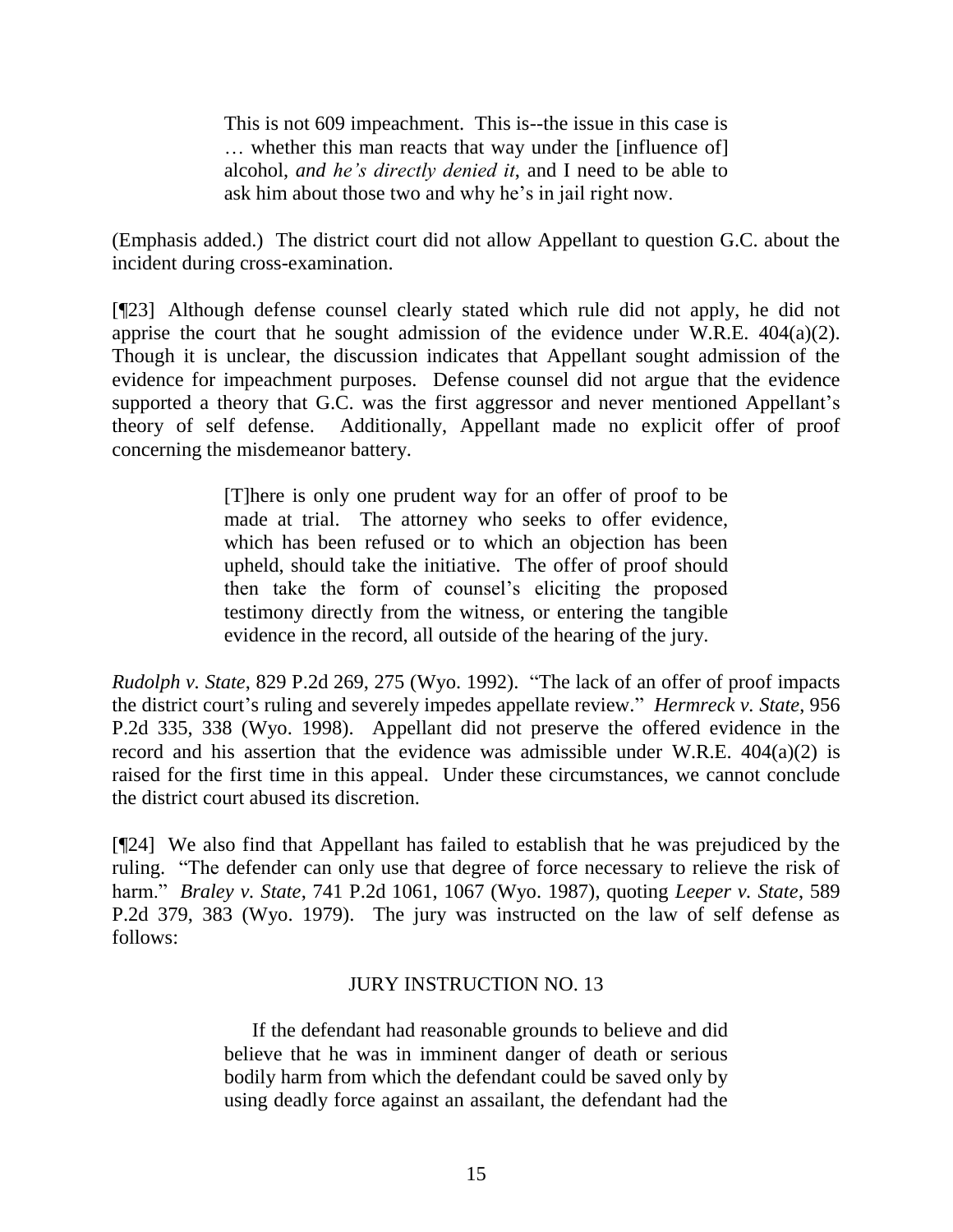right to use deadly force in self-defense. "Deadly force" means force which is likely to cause death or serious bodily harm.

The circumstances under which the defendant acted must have been such as to produce in the mind of a reasonably prudent person, similarly situated, the reasonable belief that the assailant was about to kill the defendant or do serious bodily harm to the defendant. The danger must have been apparent, present and imminent or must have appeared to be so under the circumstances.

If the defendant believed that he was in imminent danger of death or serious bodily harm, and that deadly force was necessary to repel such danger, and if a reasonable person in a similar situation seeing and knowing the same facts would be justified in believing that he was in similar danger, the defendant would be justified in using deadly force in selfdefense. The defendant would be justified even though the appearance of danger later proved to be false and there was actually neither purpose on the part of the assailant to kill the defendant or do the defendant serious bodily harm nor imminent danger that it would be done, nor actual necessity that deadly force be used in self-defense. If the person so confronted acts in self-defense upon such appearance of danger from honest belief, the right of self-defense is the same whether the danger is real or merely apparent.

#### JURY INSTRUCTION NO. 15

One who has reasonable grounds to believe that another will attack him, and that the anticipated attack will be of such a character as to endanger his life or limb, or to cause him serious bodily harm, has a right to arm himself for the purpose of resisting such an attack.

If the defendant armed himself in reasonable anticipation of such an attack, that fact alone does not make the defendant the aggressor or deprive the defendant of the right of selfdefense.

[¶25] Appellant testified that he and G.C. engaged in a shoving match. They were "scrapping" and "wrestling." He stated that he grabbed the knife because he did not want